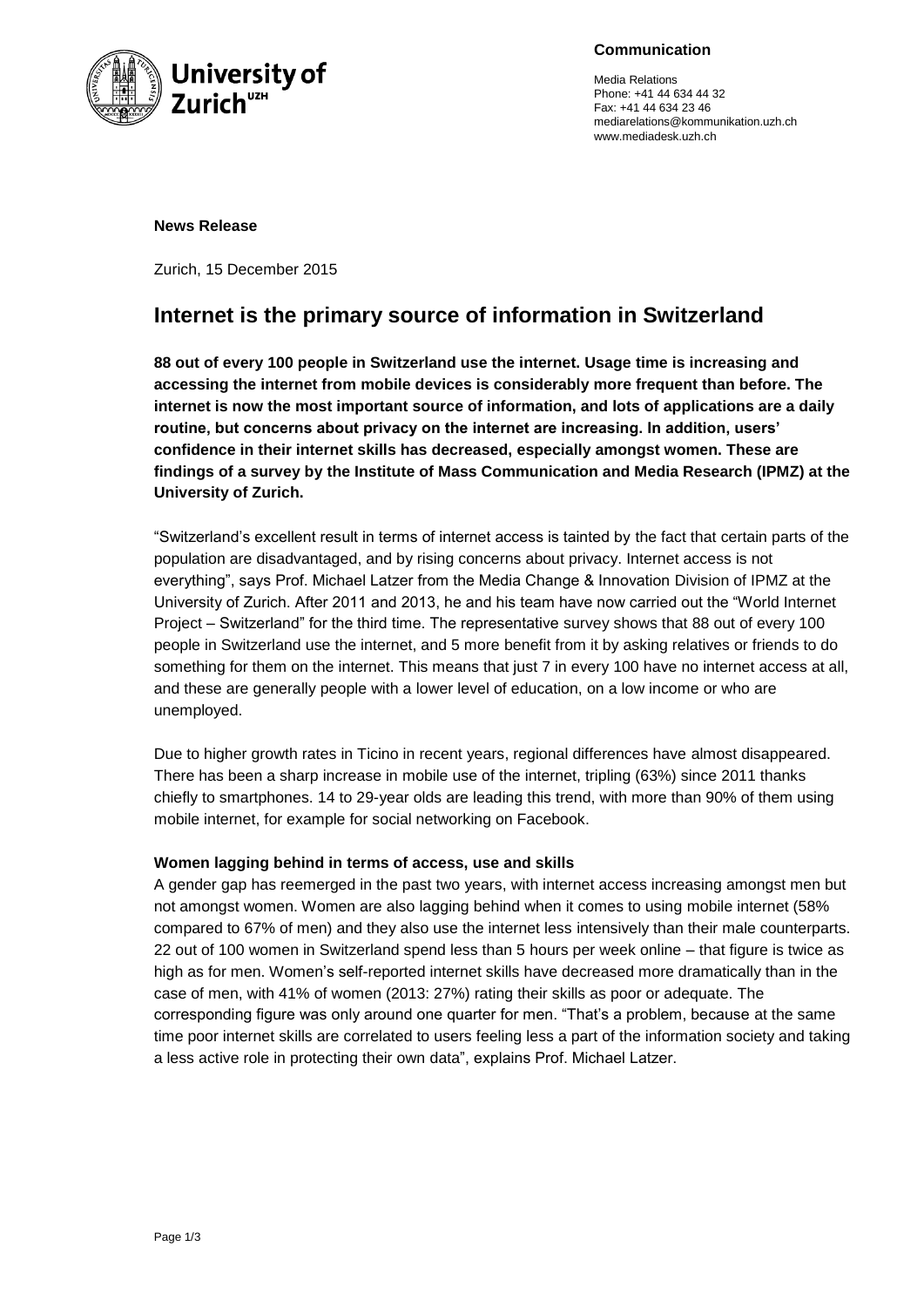

### **Twice as much time spent online, three times as much mobile internet use**

At 22 hours a week, the average person in Switzerland is spending more than twice as long online than in 2011. 72% of internet users are also using mobile internet en route – roughly three times as many as in 2011 (26%). E-mails and search engines are used most and have become an established daily routine. While eCommerce is very common, with three quarters of users shopping online for example, this function is used comparatively seldom. Chat functions have exploded (71% of users) thanks above all to WhatsApp, although young people are far more active in this area. The proportion of people playing games online is twice as high amongst those with a lower level of education as amongst university graduates. On the whole, information is still more important than entertainment, where music apps (69%) and TV (on demand: 46%; live: 43%) have experienced especially strong growth.

### **Internet most important source of information for the first time**

For the first time, the internet is the main source of information for the Swiss population, with print media, radio and TV trailing far behind. Almost two-thirds of the population considers half of the content on the internet to be reliable, particularly content from the SRG (Swiss Radio and Television), newspapers and the government. The content of social online networks is not considered very trustworthy, particularly amongst young people. All sources of information, including websites, are considered less reliable compared with the last study.

## **Public service remit still important even in the internet age**

Two-thirds of the Swiss population agrees that a public service remit is important even in the internet era (67%). 38% even agree strongly with this statement. The significance attached to the public service remit is higher in Ticino, amongst older people, those with higher incomes and education levels as well as amongst men. There is less agreement with regard to the fulfillment of this remit, with 44% saying that the SRG fulfills this remit very well and 13% agreeing strongly that this is the case. Agreement is lowest amongst 20 to 29-year olds (8% agree strongly) and on the whole amongst men compared with women.

# **Major doubts regarding digital democratization**

Since 2011, searching for political information online (43% of the population) has increased more than taking part in discussions (6%) or in digital protests (5%). By contrast, respondents still prefer to take part in political debates only offline (67%) rather than online (7%). Skepticism concerning increasing democratization through the internet has declined since 2011, but is still predominant overall. The strongest positive effect of the internet is still considered to be a better understanding of politics (42% agreement).

#### **Growing skepticism regarding free speech**

In general, fewer of those surveyed feel comfortable sharing all of their political views (45%, down 6 percentage points since 2013). Skepticism surrounding free speech online is also on the rise compared with the last study. Significantly more people than in 2013 believe that it is not safe to share all of their political views online (63%, up 15 percentage points). Nevertheless, in 2015 significantly more internet users consider it right to be allowed to criticize the government freely on the internet (55%, up 9 percentage points). The group most in favor of free speech on the internet is the 20 to 29-year olds.